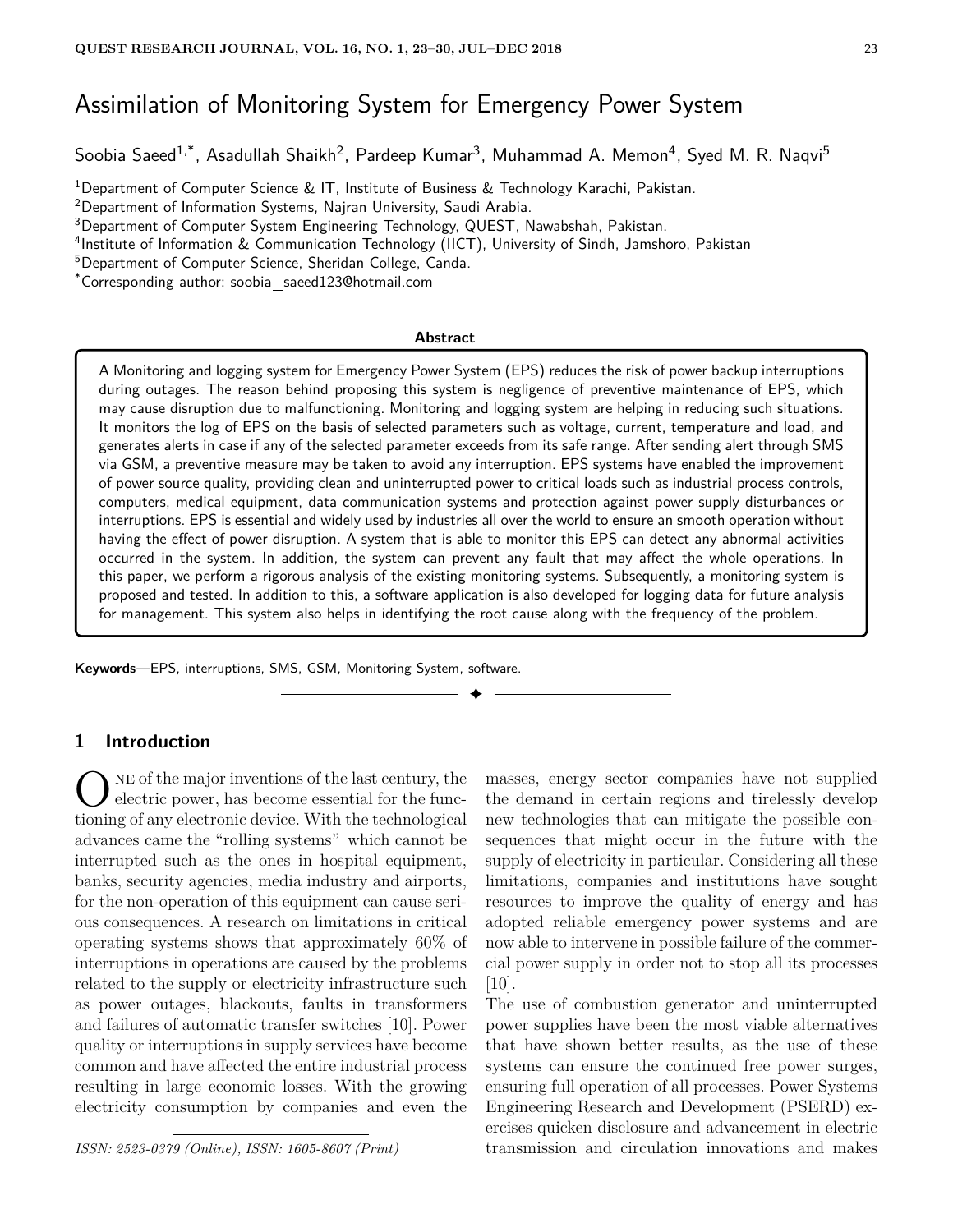"people to come" gadgets, programming, instruments, and procedures to modernize the electric framework. Undertakings are arranged and executed working together with accomplices from other government programs such as electric utilities, gear makers, provincial, state, and nearby offices, national research centers, and colleges. Coordination is basic to centering government endeavors and guaranteeing that undertakings are legitimately adjusted to open, private, nearby, and national needs.

In this paper, we propose a network model that is reconfigurable for planning the system model to bolster the transmission line observing applications. There are a few elements, for example, delay resistance, vitality productivity, and unwavering quality. Since the message produced among the systems needs to experience a long chain of transfer hubs, the postponement is relied upon to be huge. In the meantime, on the off chance that all the hand-off hubs are required to produce a specific number of messages, the hand-off hubs close to the substations are relied upon to go through significantly more vitality than those among the system over the long term. Likewise, hand-off hubs disappointment in the system may bring about an unforeseen vast region loss of status data. All the issues previously stated can be helped in the event that we can choose a fitting approach to convey data in view of the movement necessities and asset limitations. To offer a relay an alternative way to deliver its data, a relay node is equipped with several kinds of communication devices for different ranges of communication. For instance, Bluetooth, ZigBee Pro, and GSM/GPRS/UMTS. The GSM/GPRS/UMTS device is turned on only when necessary.

# **2 Critical Analysis of Existing Monitoring Systems**

A Sensor Capability Representation Model (SCRM) is studied in the literature which can function as a valuable information source for sensor discovery, cooperative observation capability evaluation, and capability semantic registry. Taking into account the Meta Object Facility (MOF) design, a five-tuple SCRM system, including the center perception, computation, transmission, vitality continuance, and ecological versatility capacities has also been studied. Four particular representation component accumulations for run of the mill remote detecting sensor sorts (e.g., outline camera, scanner, SAR, and non-imaging) are produced to fulfill the solid capacity expression needs. The OGC Sensor ML is used as the expression type of the proposed SCRM. A model framework (SCRMS- SM) is produced for the utilization of the SCRM. A case examination is directed to the dirt dampness application. The versatility of the proposed information model is verified using several different sensor types, namely, optical camera, VIS/IR scanner, SAR of soil moisture monitoring sensors for the SCRM modeling, and capability-based sensor discovery processes. The SCRM can also be extensively utilized in other environmental monitoring and modeling situations.

A fault-tolerant network architecture based on integrated wired and wireless networks has also been investigated [2]. The wired part of the system is the essential system for all hubs in the framework, while the remote system partition is utilized as reinforcement between sensor hubs when there is any failure in the wired associations between them. This new system engineering improves the unwavering quality and execution of the existing systems for pipeline choking.

Another work [10] aims to increase knowledge of these networks in terms of performance, enabling the user to make decisions supported by the instrument. In this sense, the conceptual approach is carried out in terms of Wireless Sensor Networks (WSN), standardization trend for these networks and exploitation by means of software. For demonstrating the benefits of adopting the use of the concept of software instrumentation in these networks, WSNs have been developed using these concepts in which it is possible to evaluate the profile of temporal aspects and connection quality of maintenance. This approach improves the quality of the user's decision-making regarding their use in applications with time constraints in which the response times involved should respect maximum allowable limits.

WSNs are a special type of ad-hoc network that position in a region to monitor physical phenomena. Whereas such networks are independent and have a small radius of coverage, it is common to use a large number of sensors to monitor a large area. A problem in these types of networks is to ensure that the data captured by the sensors is transmitted to a base station for analysis by the users. One approach to solve this problem is through the use of special sensors called cluster heads. These sensors are strategically positioned to collect information from a group of sensors and transmit it to the base station. The authors in [4] propose a hybrid technique based on K-Means clustering algorithm data and detect communities in complex networks. This algorithm, called QK-Medium, tries to take advantage of the two approaches in two stages. First, the network is broken into communities using a detection technique. Then these communities are broken into sub-communities such that the cluster heads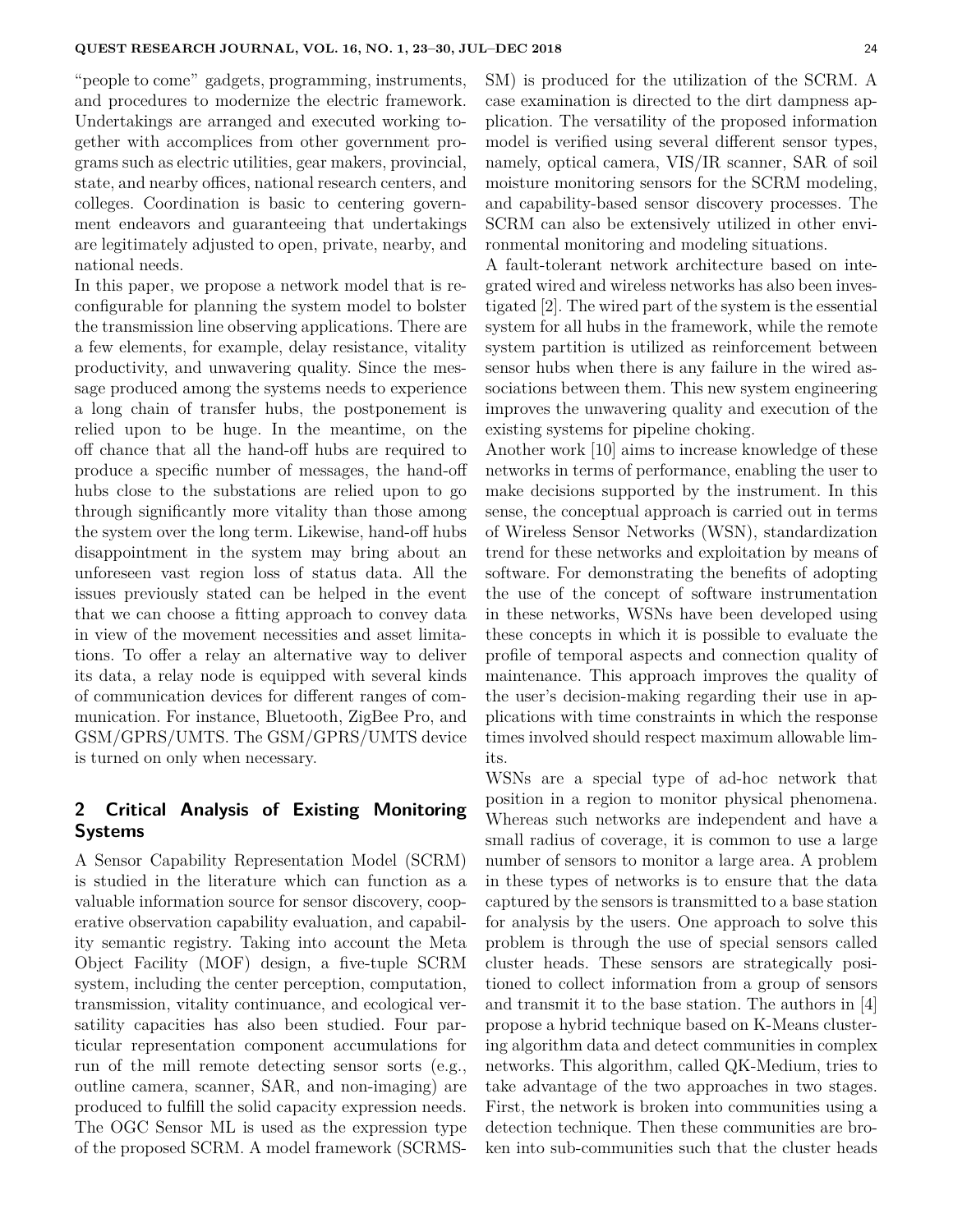are able to manage. This technique demonstrates that it is possible to reduce the number of messages lost in the network using fewer cluster heads.

The authors in [16] investigate the security implementation challenges in WSN. They further present a design and implementation of security architecture for WSN which aims to provide security in end-toend communication, enables inter-operability between different systems, and allows greater flexibility in the use of cryptographic keys in different scenarios and typologies. In addition, the proposed solution supports enabling and disabling its services at run-time. The results are presented, specifying the architecture, qualitative evaluation thereof, and the performance evaluation of the implementation developed as proof of concept. In addition, they also present an analysis of the impact of different typologies and disposal characteristics in the task of distributing cryptographic keys in WSNs.

The authors in [8] propose the use of WSNs as environmental monitoring system and support for agricultural spraying process, especially the spraying performed by aircraft. Three features are proposed for the system: (i)evaluation of environmental conditions, making sure that the conditions are appropriate for spraying in order to minimize the occurrence of drift, (ii) maintenance of the spray vehicle route through the wind data in order to make adjustments in the spray path, and (iii) assessing the effectiveness of spraying by means of the deposition of the sprayed product collected data by the sensor network. To enable the use of WSNs in controlling drift, the authors propose a data routing protocol which ensures the collection of data and delivery to the spray vehicle. To demonstrate the feasibility of the proposed system, the authors developed a computer simulation system that considers aspects of WSNs and features of the proposed routing protocol. The results show viability, demonstrating that the WSNs may be used as a support on a drift control system, increasing the spray quality, reducing costs and environmental contamination.

The application developers for WSNs need to use fault tolerance mechanisms. Some of the fault tolerance mechanisms are implemented in hardware, but are most commonly left to software implementation. Furthermore, most of the development applications of WSNs have low-level of abstraction in the operating system. Thus, in addition to having to concentrate on low-level application logic, developers have yet to implement fault tolerance mechanisms with the application by the lack of libraries or generic components for this purpose. Programming techniques at a high-level for WSNs have been proposed in the form of languages and frameworks of macro programming. However, just a few deal with fault tolerance features. The authors in [15] show that it is possible to provide a framework of macro programming with appropriate support for developing applications for WSNs that require fault tolerance.

The authors in [17] introduce a variation of the concept of information efficiency, called efficiency aggregated information, which takes into account the ability of the network to reuse the communication channel spatially. They also present an analysis of aggregated information efficiency of a WSN in different scenarios, using different configurations. The results show that the medium in which the network is used is a decisive factor for performance and plays a key role in the choice of the modulation scheme. It is also observed that transmitting at short distances is more advantageous than transmitting over long distances in most cases.

The authors in [12] collect signal quality of data transmitted between a base station and a sensor node located inside a greenhouse with the aid of computational tools. Inside the greenhouse, a hydroponic system is inserted with benches that provides support for strawberry cultivar Albion. After implantation of the sensor nodes, experiments are performed in order to verify range and signal quality according to their power. Through these studies, it is concluded that a signal power with a value of -12.2 dB suffices to maintain the transmission between base station and Node Sensor. Tests are also carried out for a signal power of -9.2 dBm to show that the network has a quality classified as "very high". However, through the battery life test, it is noted that there is a higher energy saving when using the signal strength of -12.2 dB. Overall, it is demonstrated that the amount of signal power has influence on the quality of signal transmission and reception, battery depletion and the signal range. Therefore, this is an important parameter to be considered in a WSN deployment project in the farming environment.

The authors in [9] describe the procedures for installation, configuration and use of a WSN in cane sugar cultivation, emphasizing the concept of precision agriculture. The focus of the research is to identify the distance and positioning of network components so as to reduce the number of elements that can ensure greater coverage of the network, maintaining a proper functioning of this type of application. They show that the cane sugar cultivation performance of a WSN with star topology in the drainage layer and sensor nodes is greater than the mesh topology.

There are various special purpose systems involving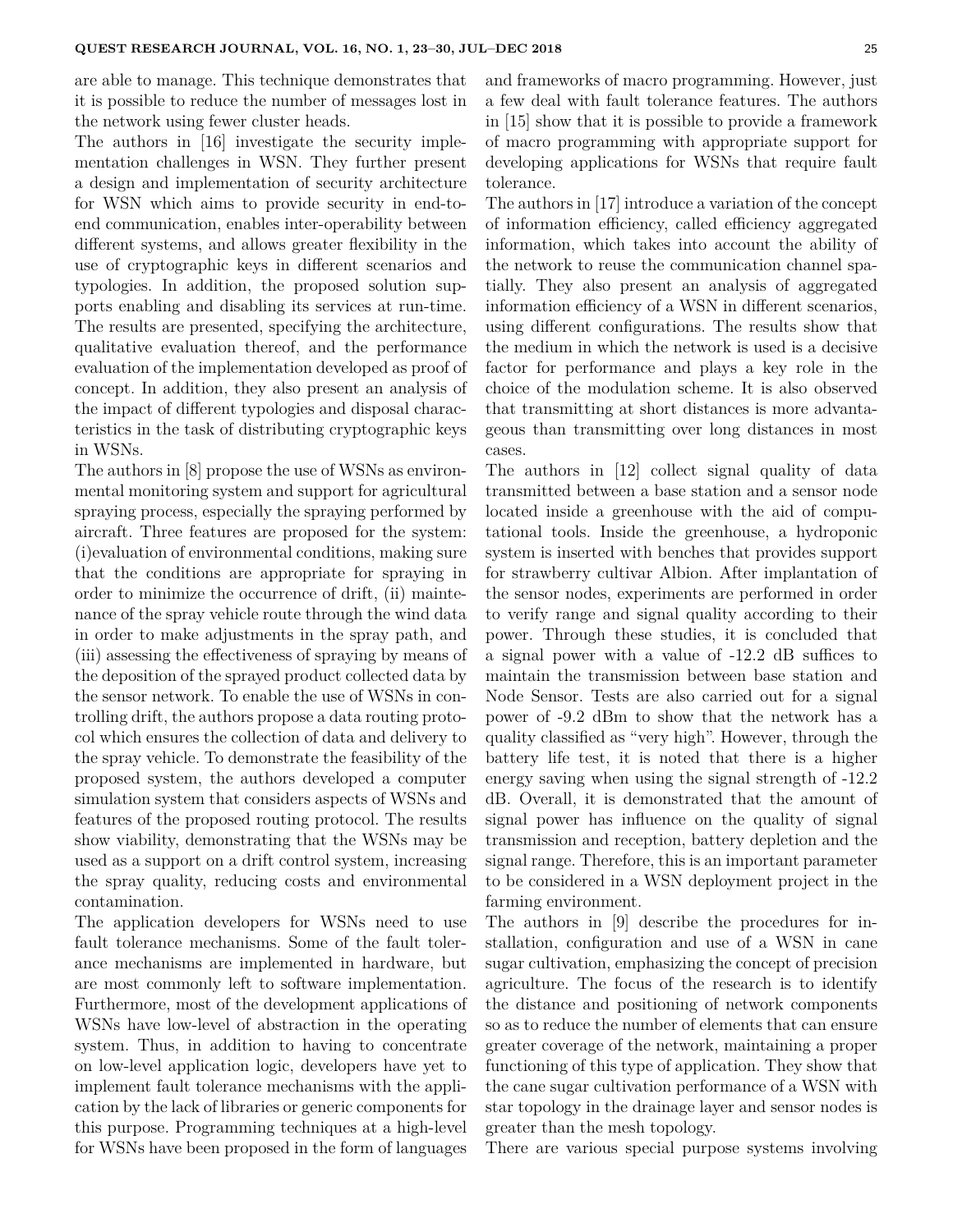the monitoring of climate changes and time. However, most of these systems and equipment are expensive, which usually precludes their use on a large scale. Furthermore, most systems and equipment for this purpose is imported, which further hinders its insertion into everyday applications. The authors in [7] describe the development, design, testing and implementation of a network with low-cost wireless sensors for realtime monitoring of temperature, relative humidity and atmospheric pressure. The network consists of four sensor nodes and a coordinator node. The sensor nodes have a temperature and humidity sensor and a barometric pressure sensor with a digital interface, a lowpower micro-controller, and a communication module. The coordinator node further has a communication module for connecting the wireless network, a microcontroller, a memory card for storing information of each sensor node, and an Ethernet interface to provide the sensor measures on a web page, accessed through an IP static in a common web browser. Their laboratory and field tests attest the autonomy of sensor nodes (around 90 days with a 500 mAh battery) and range (approximately 150m on-site) and confirm the compliance of the measured values for each node.

The authors in [11] propose the idea of event-driven type, simulation-based core agents. They exploit the basic model synchronization by barriers, whose features were expanded to include timing and interruption of synchronization events. They propose a framework which can be used in the development of the event-driven simulators with various applications. In addition, they also develop a simulator with a specific application in WSNs, which allows the behavioral modeling of its elements such as the properties of the sensors, the features transmission and reception of loads and batteries.

Due to the constraints of limited processing power, transmission range, small memory, and limited battery in wireless sensors networks, most secure solutions for wired networks, such as based on pure ICP, do not apply directly in this type of environment. The authors in [1] present a hybrid protocol that addresses the key management scheme and the transparent interconnection of clusters. It also addresses the capture issue, offering a solution to the group of key protection. The results show that by increasing the number of sensors in the network, the communication performance between any two clusters remains same.

Another work [3] in this domain deals with the problem of determining the location of sensors in a WSN by a completely decentralized algorithm called HECOPS where each sensor estimates its own position after interacting with other sensor network. A confidence level of ranking system on the estimated position of each sensor is also proposed. The experiments conducted in a simulated environment show that the algorithm outperforms a previous model in terms of accuracy and robustness.

In WSN, merging data with time constraints can be used to generate global network visions and even compensate for the low reliability of individual nodes. However, the nodes of a network with a large number of nodes should be able to self-optimize and selforganize without the interference of human operators. The authors in [6] present several autonomic approaches to QoS assurance in WSN with data fusion applications with time constraints. One of the autonomic approaches uses a machine learning algorithm based on genetic algorithms. These algorithms are inspired by the theory of natural selection and can optimize parameters such as communication efficiency even in multi-objective optimization problems. Since these approaches were modeled to operate at the application layer of compatible devices with the IEEE 802.15.4 standard, it becomes easy to implement in commercially available devices. This technique delivers far superior performance than that of IEEE 802.15.4 protocol.

The real experiments in WSN allow researchers to obtain more accurate results compared to simulations. This can be applied, for example, to understand and evaluate new MAC protocols, routing algorithms as well as link quality estimator. However, the actual experiment requires the use of appropriate test beds. For this reason, the authors in [5] propose a new test bed to conduct experiments in WSN to evaluate link quality estimators. Their test bed consists of the hardware components available in the market to carry out experiments and collect data, and a software tool to track and analyze experiments. Their results are of fundamental importance for creating a new link quality estimator in the context of the related work.

Some approaches [13] [14] in this context use a communication technique for controlling the likelihood of transmission of IEEE 802.15.4 nodes with a view to merging parallel data in a WSN. The goal is to adjust the number of messages sent by the sensors, establishing a compromise between reducing message traffic and ensuring that a sufficient number of messages reach the data fusion center. This number of messages must ensure that the fusion center runs the algorithm with a certain degree of reliability. To validate this technique, a hardware-software framework is developed in order to obtain a better energy performance. The experiments show that the proposed technique can significantly increase the network lifetime. The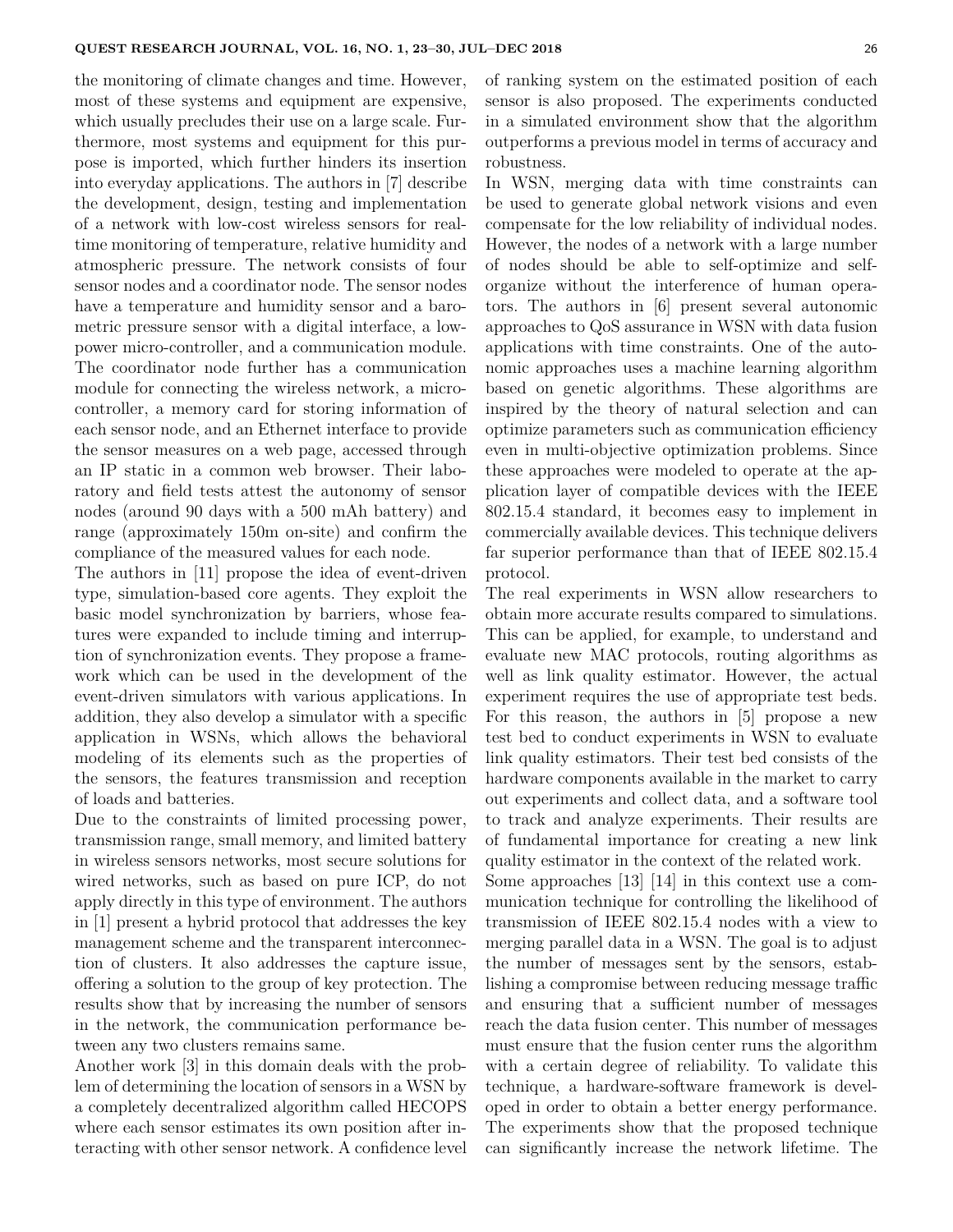results also show the effectiveness of this technique particularly for monitoring the environments with redundant information.

The communication between sensor nodes is the basic element of the operation in a WSN. Therefore, the authors in [18] focus on two key issues for network protocols improvement. First, architecture for routing protocols with service quality assurance is proposed in the scope of mobility scenario. The proposed protocol uses metrics for decision making to relay messages that reflect the network conditions. The communication protocol is evaluated from the perspective of an application scenario involving mobility and different loads messages. In addition, the metrics are aggregated and analyzed to verify their influence on different network conditions. Secondly, the connectivity is studied in its essential feature that refers to the link between two mobile nodes. Two models are designed to provide an estimate of connectivity through the link quality for protocols and applications. The first proposed model is based on the statistical behavior of the mobility patterns to make an estimated link quality. The second proposed model is based on the classification system learning method to learn the mobility pattern of behavior. Both models are implemented and tested with different mobility patterns.

WSNs have shown an increasing penetration in different areas with the emergence of several specific standards with special emphasis on the IEEE 802.15.4 standard [19] [20]. The industrial environment has two characteristics that differentiate it from other application of WSN environments: (i) real-time requirements in the messaging, and (ii) high electromagnetic noise ratio that causes high number of lost messages. Therefore, maximizing reliability is crucial for the application of WSN in industrial environments. In this context, [21] proposes a new network coding algorithm for opportunistic relay messages, applied to WSNs with IEEE 802.15.4 standard. The authors in [22] use network coding techniques, cooperation and temporal diversity in order to increase reliability in the exchange of messages. The network coding is used in relays for nodes to group a set of messages and relay them. The network coordinator, upon receiving the set of the original and encrypted messages can significantly increase the success rate of incoming messages and thus minimize the energy consumption and the use of the medium on the network. The experimental tests demonstrate the feasibility of network coding in the WSN nodes.

#### **3 Proposed Solution**

The aim of the research is to develop a system to monitor the operation of EPS and log alerts in case of any discrepancy or a normal log comparative to set benchmarks. The purpose of developing a monitoring system for EPS is to avoid any delays in complex business operations. This system is a preventive measure to avoid operation failure in complex business environments, i.e. banking, hospitals, manufacturing, service industry, media industry, production areas, etc. There are different components of a monitoring system which include software for logging and storing information and hardware such as sensors, GSM module and computer. The developed monitoring system stores data in MS-SQL Server and its front-end is developed in ASP.Net Framework. Logged data stored in computer software enables the management to identify various issues that arise in EPS and frequency of that problem. It helps the management in decision making, cost reduction, and avoiding irrelevant maintenance. Our experimental framework determines and reduces the risk of operation failure in rolling systems such as production facility, hospitals, airport operations, and banking operations. The idea of developing monitoring system is based on keeping in view the complex operations of the business and requirement for developing a system that reduces the risk of failure compared to existing systems.

We use the following equation for monitoring and logging system,

$$
Computer log = (A + B + C) + (B_{amps} + B_{volts} + B_{load}) + Temp
$$
\n
$$
(1)
$$

where,

- $\bullet$   $A =$  Value of electricity presence, either ON or OFF
- $B =$  Value of UPS presence, either ON or OFF
- $C =$  Value of generator presence, either ON or OFF
- $B_{volts}$  = Current value which is stored in alert

message, either a normal reading or generated in case where alert value is under/over parameter set limits.

 $B_{volts}$  = Voltage value which is stored in alert message, either a normal reading or generated in case where alert value is under/over parameter set limits.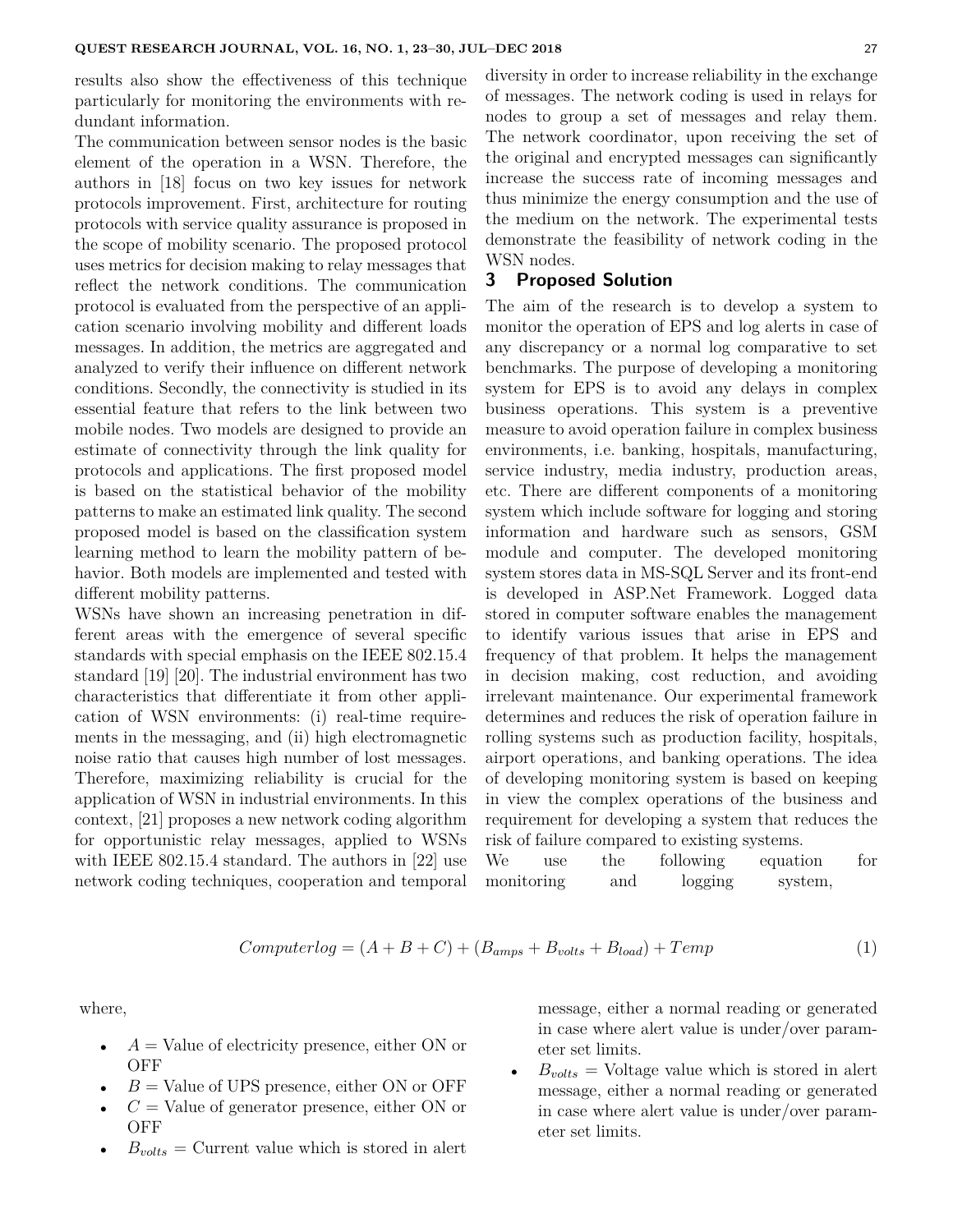- $B_{volts} =$  Load value which is stored in alert message, either a normal reading or generated in case where alert value is under/over parameter set limits.
- $Temp = Temperature value which is stored in$ alerts message, either a normal reading or generated in case where alert value is under/over parameter limits.

Along with the above-mentioned rules, following criteria is also used for alert generation,

> *Alert*  $Message: A + B + \overline{C}$ *Alert*  $Message : \overline{A} + B + \overline{C}$  $Alert$   $Message: \overline{A} + B + C$ *Alert*  $Message: A + \overline{B} + \overline{C}$ *Alert*  $Message : \overline{A} + \overline{B} + C$

where,  $A =$  electricity ON,  $\overline{A} =$  electricity OFF,  $B =$ UPS ON,  $\overline{B}$  = UPS OFF,  $C$  = Generator ON,  $\overline{C}$  = Generator OFF

Monitoring and logging system consists of following components:

- 1) Front-end of the application is developed in ASP.Net Framework.
- 2) MS-SQL Server is used as database for logged data.
- 3) Sensors for monitoring current, voltage and room temperature through electronic circuit. Figure 1 shows the diagram of the electronic circuit.
- 4) USB GSM module is used for sending and receiving text messages / alerts respectively to respective ends in case of any discrepancy. Figure 2 shows the diagram of GSM module and USB modem.
- 5) Computer for logging and monitoring the status of different parameters such as current, voltage and load of EPS batteries as well as the room temperature. In case of any discrepancy, hardware sensor generates alerts and sends signal from GSM module while the receiver and the GSM module receive the alert and the same will be logged in the system. Figure 3 shows the diagram of the proposed system for monitoring and logging for an Emergency Power System (EPS).

Sensors generate data on different parameters, for example, if room temperature exceeds the set limits, an alert is generated through GSM device/module and it is also logged in the software database through receiving GSM device/module. There are four alert types



Fig. 1: The electric circut with sensors

having four parameters of each type which include the following.

- 1) Status of voltage logged in the software is based on alert message which is generated either due to under/over-voltage condition or a schedule alert.
- 2) Status of current is logged in software is based on alert message which is generated either due to under/over-current condition or a schedule alert.
- 3) Status of the load on EPS logged in the software is based on the alert message generated either due to under/over-load condition or a schedule alert.
- 4) status of temperature logged in the software is based on alert message generated either due to under/over-temperature condition or a schedule alert.

Figure 4 shows the flowchart of the monitoring and logging of an Emergency Power System (EPS). There are three master power inputs:

- Grid input: electricity from national grid.
- UPS input: input from emergency power system.
- Genset input: electricity from generator.

Despite the critical alerts, device also generates alerts in case of changes in status of above master inputs.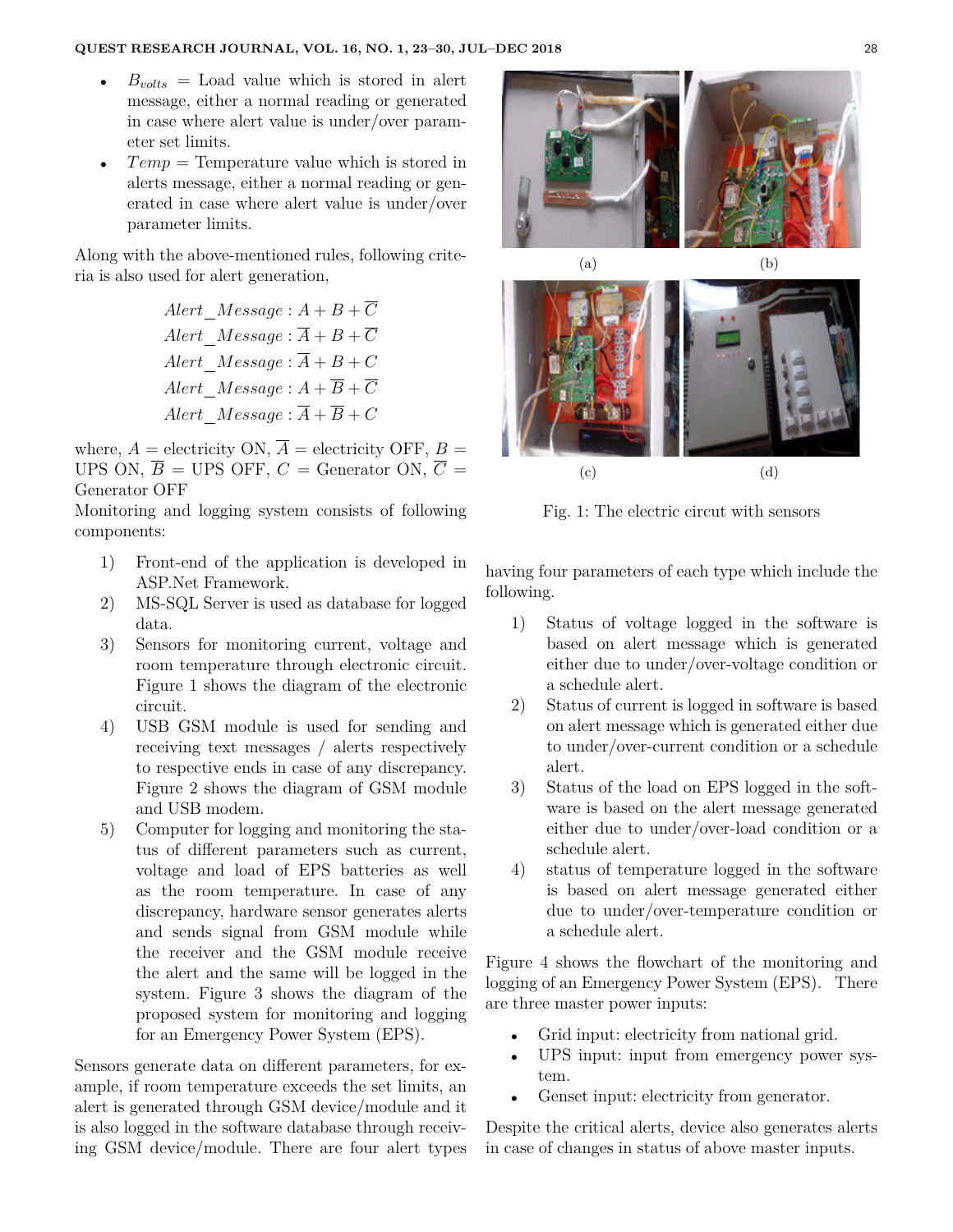

Fig. 2: GSM Module / USB Modem.





Fig. 3: Workflow for EPS monitoring and logging system.

- Grid On, UPS On and Genset Off
- Grid Off, UPS On and Genset Off
- Grid Off, UPS On and Genset On
- Grid On, UPS Off and Genset Off
- Grid Off, UPS Off and Genset On

The EPS alerts will be stored in Microsoft SQL Server for future use by management through the proposed system. Different reporting formats are also developed in the proposed system for ease of use.

## **4 Conclusion**

In this paper, we proposed a monitoring and logging system for EPS. After testing the proposed system, it is found that the proposed system is helpful in identifying issues before they can occur. The logged data can be used for analysis purposes for preventive



Fig. 4: Flow chart of proposed system.

maintenance, e.g., to determine the best availability for maintenance of EPS. The logged data can also help in further analysis of EPS, which leads to optimize the risk factor and eliminating issues that are critical to EPS.

It is concluded that the monitoring system for EPS helps in reducing risk of operation failure and optimizes preventive maintenance for EPS. After the indepth analysis, it is found that monitoring systems for EPS can bring significant changes and reduce the risk of operation failure in rolling systems such as production facility, hospitals, airport operations, and banking operations, etc. It is also found that this system is costeffective for businesses by implementing. In addition to this, rather than hiring a full time personnel for monitoring of EPS, routine tasks can be outsourced which further reduces the overall cost of maintenance.

## **Acknowledgment**

Authors are grateful to the Department of Computer Science & Information Technology, Institute of Business and Management (IoBM), Karachi, Pakistan.